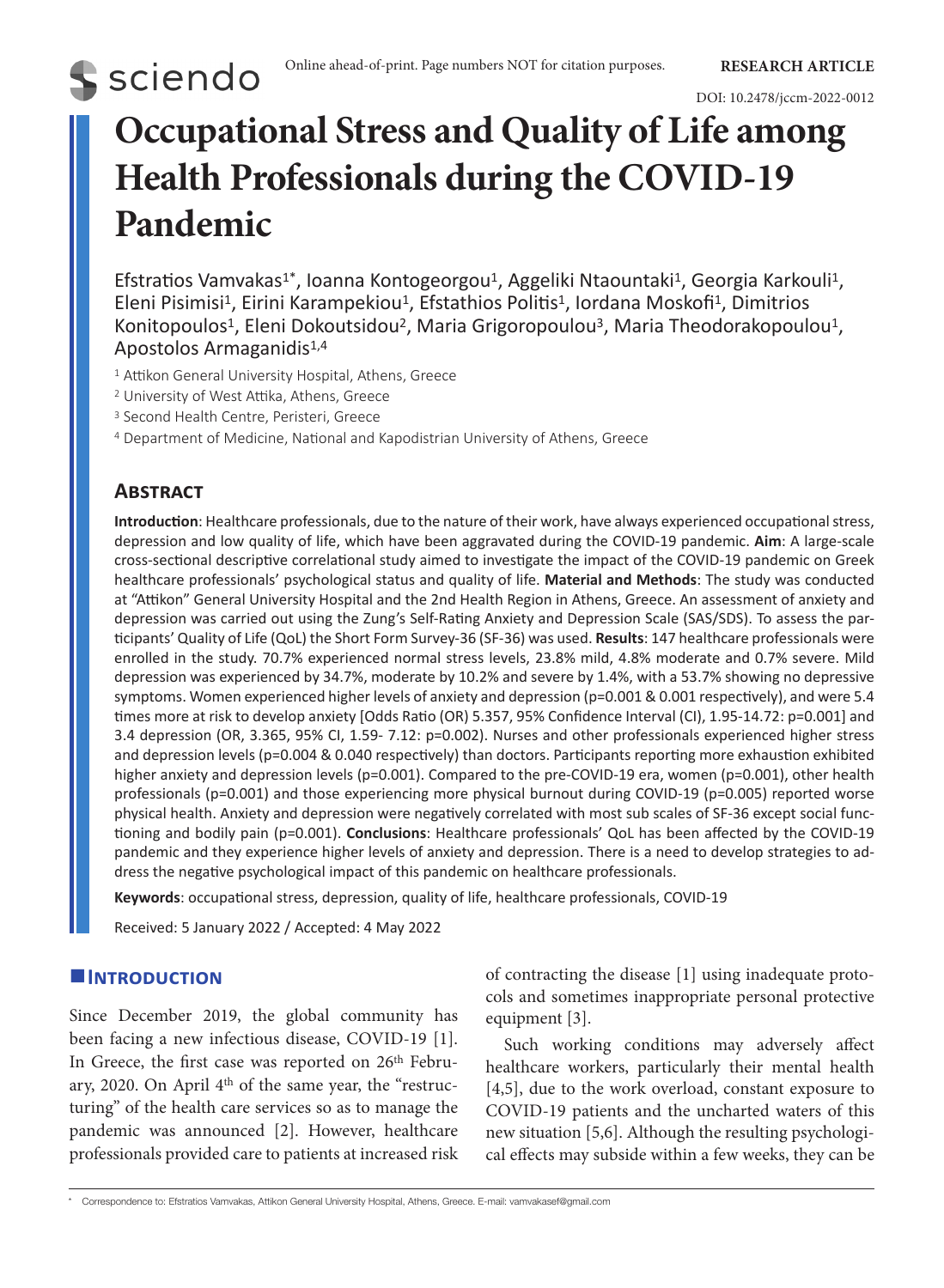### 2 • The Journal of Critical Care Medicine 2022;8(3) Available online at: www.jccm.ro

of great significance since they involve a combination of emotional, cognitive, physical and social reactions [7]. The resulting stress, as a reaction to pressure, can in turn lead to mental disorders, such as anxiety and depression [8].

The factors which contribute to the development of physical and psychological fatigue during this pandemic include the few protective measures, occupational hazards and work-life balance. Moreover, healthcare professionals are often reluctant to return home due to fear of exposing their family members to the virus [9] and the feeling of being stigmatized and rejected, which results in emotional and physical exhaustion [1]. This burnout syndrome, by definition, refers to experiencing fatigue over extended time periods along with reduced motivation and interest in work, leading to a reduction in productivity. It derives from excessive effort in the workplace with limited opportunities for recovery. Intensive patient care, high mortality and inappropriate working conditions combined with a lack of time to adequately address patients' needs are among the factors which contribute to high risks of exhaustion [10]. However, amidst this sudden global crisis, it is important for healthcare professionals to maintain their physical and psychological health [11].

The present large-scale cross-sectional descriptive correlational study aimed to assess healthcare workers' stress and depression levels as well as their quality of life (QoL) and compare them to those before this crisis.

# **MATERIALS AND METHODS**

The present study was carried out in the Intensive Care Unit (ICU) of a COVID-19 clinic, the clinic itself and an Emergency Department (ER) of "Attikon" General University Hospital and the 2nd Health Centre of Peristeri (HC) of the 2nd Health Region in Greece (HRG), where COVID-19 cases were received. The study protocol was approved by the ethics committees of both bodies (no. 206/27-4-2020 & no.24607/28.04.2020 respectively). The nursing directors and supervisors were then informed of the purposes of the study.

To determine the adequate number of participants for this study the G\* Power Version 3.1.9.6 was used the results of which showed that 84 participants is considered sufficient based on the following:

Test family= t-test, statistical test = means: Difference between two independent means (two groups), type of power analysis= A priori: Compute required sample size-given α, power, and effect size. Input parameters: tails (two), effect size d (0.8), α err prob(0.05), power 1-β err prob (0.95), allocation ratio N2/N1(1) = total sample size 84. The participants in the study were 147 healthcare professional, exceeding the required number of 84.

### **Sample characteristics**

All participants (n=147) were healthcare professionals (doctors, nurses, and auxiliary staff) working in the frontline wards of COVID-19. They were contacted in their workplace by the authors and after ensuring the confidentiality of their data and their anonymity, they were explained the purposes of the study and they provided their written informed consent to participate in the study.

### **Questionnaires**

Self-rating questionnaires were used to collect the socio-demographic, professional data and COVID-19 relevant data, which included gender, age, marital status, number of children, educational level, clinical experience, length of service a first-line health professional, average work hours per shift and satisfaction with personal protective equipment.

To assess stress, the Greek version of the Zung's Self-Rating Anxiety Scale (SAS) was used. It was translated and standardized for its use in the Greek population by Samakouri et al in 2012 [12] with Cronbach alpha 0.897 and Intraclass Correlation Coefficient (ICC) regarding testing/retesting 0.913. Spearman's rho, regarding validity, of SAS with Spielberger Greek Stress Scale STAI-Gr.-X -state was 0.767, STAI-GR.-X-trait 0.801 and with ZDRS 0.8.5. The authors stated that the Greek version of SAS has very satisfactory psychometric properties regarding its reliability and validity.

Depression was assessed using the Greek version of the Zung's Self-Rating Depression Scale (SDS), which was translated and standardized by Fountoulakis et al in 2001 [13] who found its Sensitivity and Specificity exceeding 90.00 at 44/45 with Cronbach alpha equal to 0.09 and test-retest reliability Pearson's r at 0.92, suggesting that the Greek version of SDS is suitable for clinical and research use in the Greek population. Both scales are rated by their raw score or by their index, which is obtained by dividing the raw score with the maximum score which is 80. The minimum score is 20, and a score below 50 (index 0.62) indicates absence of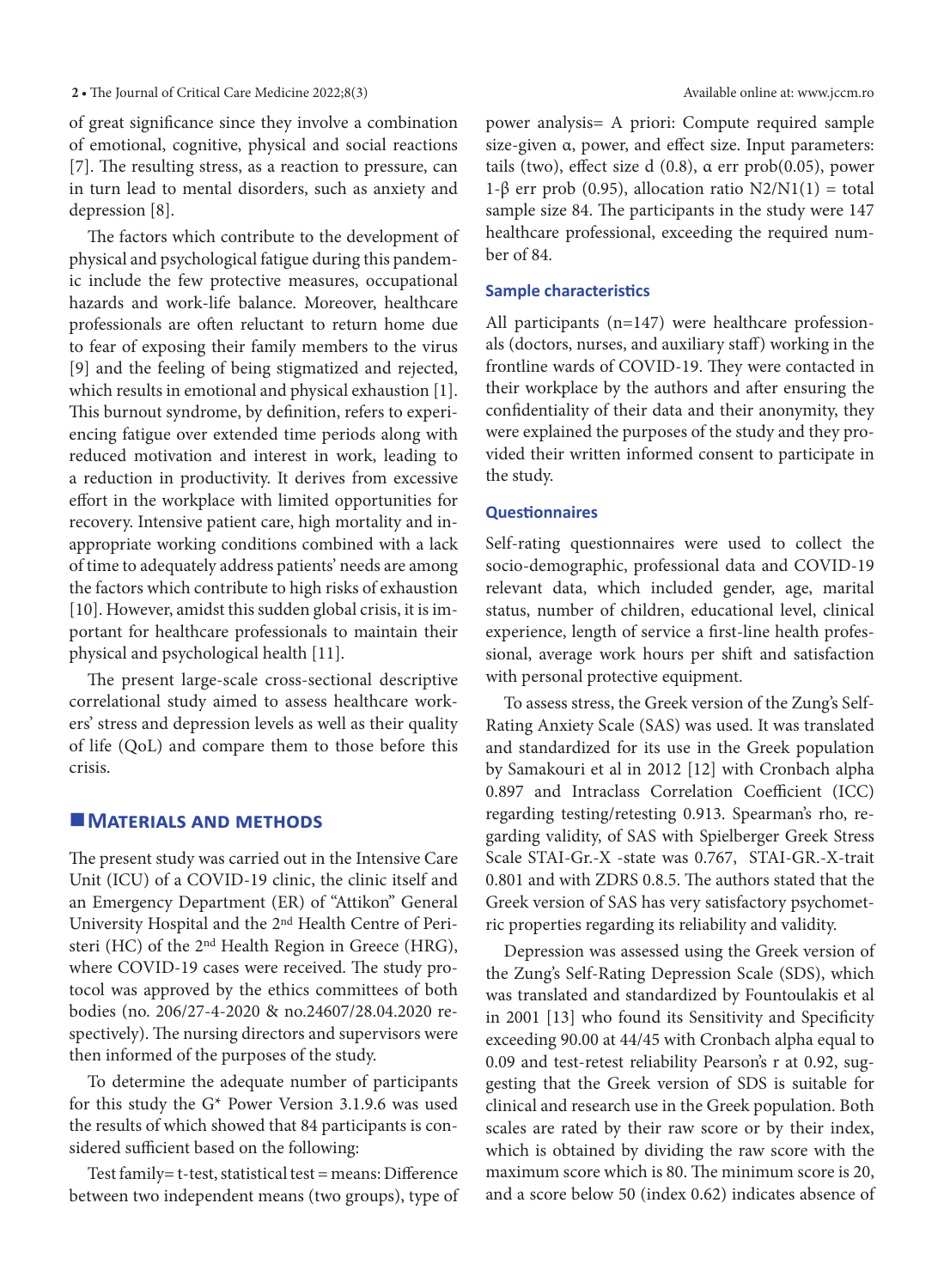Available online at: www.jccm.ro The Journal of Critical Care Medicine 2022;8(3) **• 3**

depression, 50-59 (index 0.62-0.74) mild depression, while a score 60-69 (index 0.75-0.86 indicates moderate depression and a score of 70 or above the depression is considered to be severe [14].

To assess QoL, the 36-Item Short Form Survey (SF-36) consisting of items evaluating 8 subscales which are: physical functioning (PF), physical role (PF), bodily pain (BP), general health (GH), vitality (V), social functioning (SF), mental health (MH) and emotional role (ER) [15]. The more the score is over 50 the better the QoL.

### **Statistical analysis**

Descriptive statistics (n=frequency, %=percentage) were used to assess the levels of anxiety and depression of healthcare professionals during the COVID-19 period. Both parametric (t-test and one-way ANOVA) and non-parametric tests (Kruskall-Wallis), depending on the homogeneity of variance test, were used to evaluate the differences in the results of the dependent variable of a) mental health (anxiety/depression) with socio-demographic variables and b) the correlation of summary scales of physical health (physical component summary) with gender, specialty and current exhaustion compared to the pre-COVID-19 era. For the power analysis based on the results of the study (post hoc) the following were applied: Type power analysis (Post hot compute achieved power – given a, sample size, and effect size). Effect size (determine n1=n2), a err prob= $0.05$  = power (1-b err prob). For the effect sizes to determine at which extent a dependant variable affects the dependant one (2 groups) for the t-test we used Cohen's d and for the One Way ANOVA  $\eta^2 = \frac{\text{S5 between}}{\text{Stotal}}$ , and  $\eta^2 = \frac{H-k+1}{N-k}$  for Kruskal-Wallis. The Pearson's correlation coefficient r was used to assess the relationship between anxiety and depression with all other variables, and Tukey's HSD correlation to test the effect of multiple trials. The scores for the eight dimensions of SF-36 were calculated following the instructions and algorithms of the questionnaire developer. The confidence intervals were set at 95% and the level of significance at p=0.05. For the statistical analysis the statistical package IBM SPSS v.22.0 was used.

# **Results**

### **Reliability of the questionnaires**

In the present study, Cronbach's alpha for SAS was equal to 0.818, for SDS 0.842 and for SF-36 0.709.

# **Demographic, professional and COVID-19 related factors and psychological status**

As shown in Table 1 and Figure 1 the majority of participants were women with more than 15 years of professional experience. More than half worked between 21-40 hours per week and 42.2% worked two weekends a month. When asked whether they think they had been exposed to COVID-19 half of the participants responded affirmatively. Regarding the respondents' psychological status, although the majority experienced normal stress levels, a 4.8% experienced moderate levels and a 0.7% severe. As for depression, mild depressive symptoms were reported by 34.7%, moderate by 10.2% and severe by 1.4%.

Correlating SAS and SDS with other variables, as shown in Table 2, a statistical significance was found between men and women healthcare professionals SAS ( $p=0.001$ ), with large effect sizes ( $d= 0.85$ ) & large effect power analysis 99%, SDS (p=0.001),with large effect sizes  $(d= 0.84)$  & statistical power 99%, with the latter experiencing higher levels of anxiety and depression. Similar statistical significance is observed in the specialty in SAS (p=0.001), with medium to large effect sizes (d= 0,95) & statistical power 95% and in SDS ( $p=0.001$ ), with large effect sizes ( $d= 0.095$ ) & statistical power 95%. As far as the specialty is concerned, doctors experienced lower levels of both stress and depression (p=0.001 & 0.050 respectively) compared to nurses ( $p=0.004$ ) and other professionals ( $p=0.040$ ). Anxiety and depression were associated with exhaustion. The more exhausted the healthcare professionals felt, SAS ( $p=0.001$ ), with large effect sizes ( $d= 0.1$ ) & statistical power 96% και στη SDS (p=0.001), with large effect sizes  $(d= 0.13)$  & statistical power 99%, the higher their levels of anxiety and depression were (p=0.023 & p=0.003 respectively) compared to those with a neutral attitude (p=0.023 & 0.003 respectively) and those who felt no exhaustion (p=0.001 & 0.001 respectively). The effect sizes (gender, specialty, burnout) is large to medium with the result of a large power analysis of the results showing that the conclusion can be generalized. Based on the odds ratio (OR 5.357, 95% CI, 1.95-14.72: p=0.001) women were 5.4 times at more risk of anxiety than men and 3.4 times at more risk for depression (OR 3.365, 95% CI, 1.59-7.12: p=0.002).

Anxiety and depression were studied in relation to the levels of burnout which healthcare workers experienced before COVID-19 and during COVID-19 phase. It was found that during COVID-19 stress (p=0.025)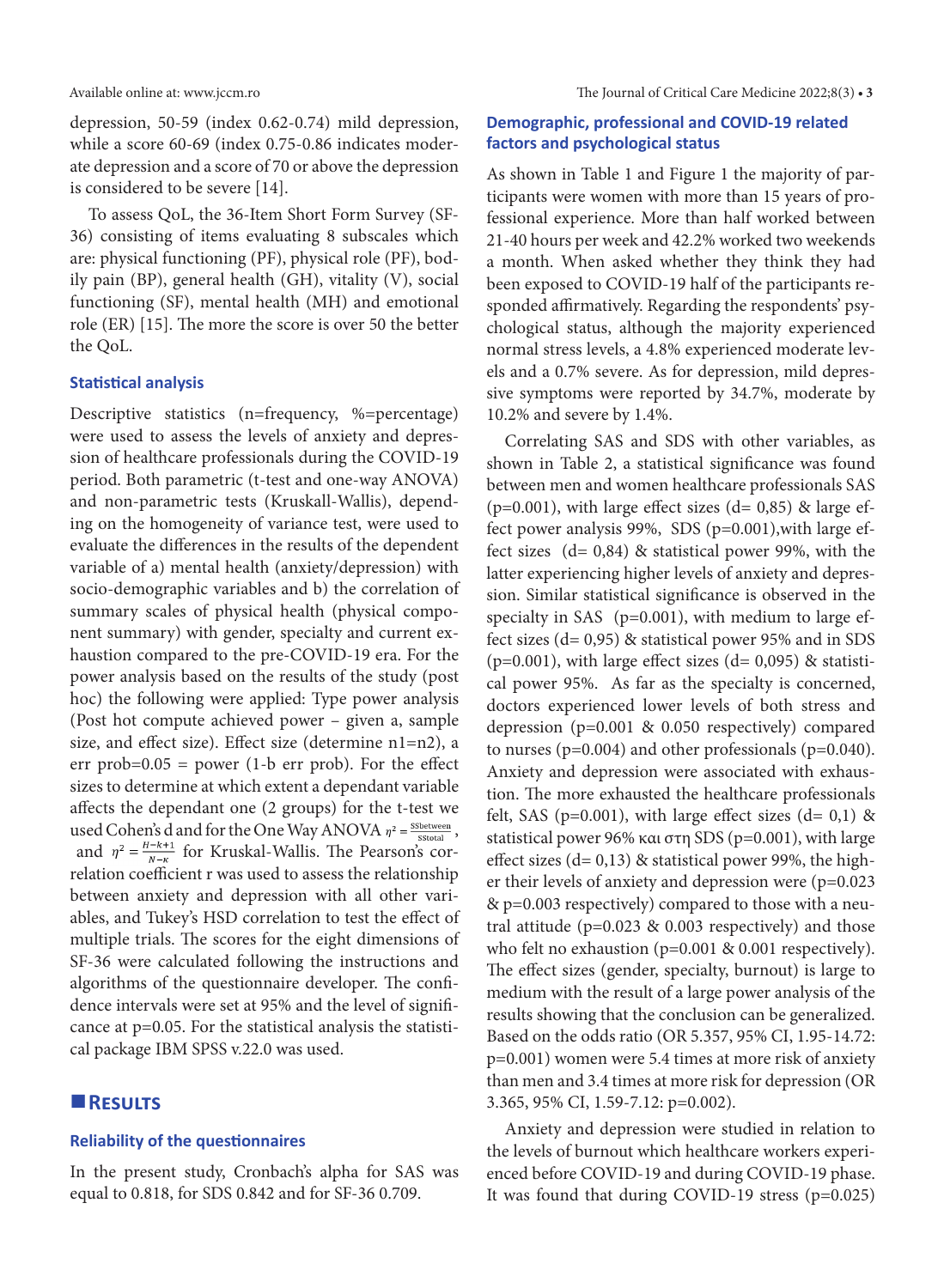# **4 •** The Journal of Critical Care Medicine 2022;8(3) Available online at: www.jccm.ro

# **Table 1. Sample characteristics, COVID-19 related factors and psychological status**

|                                        | N (%)      |                                                                                                  | N (%)                |
|----------------------------------------|------------|--------------------------------------------------------------------------------------------------|----------------------|
| Gender                                 |            | Contact with COVID-19                                                                            |                      |
| Men                                    | 48 (32.7)  | Agree                                                                                            | 74(50.3)             |
| Women                                  | 99 (77.3)  | Disagree                                                                                         | 14(9.5)              |
| Specialty                              |            | Not sure                                                                                         | 59 (40.1)            |
| <b>Medical Doctor</b>                  | 31(21.1)   | Feelings of exhaustion compared to pre-                                                          |                      |
| <b>Medical Nurse</b>                   | 85(57.8)   | COVID-19 era                                                                                     |                      |
| Other                                  | 31(21.1)   | Agree/totally agree                                                                              | 54(36.7)             |
| Education                              |            | Neither agree nor disagree                                                                       | 63(42.9)             |
| Secondary Higher Education             | 3(2)       | Disagree/totally disagree                                                                        | 30(20.4)             |
| Tertiary Education                     | 87(59.2)   | Worries about getting infected                                                                   |                      |
| Postgraduate studies                   | 38(25.9)   | Agree/totally agree                                                                              | 81(55.1)             |
| Doctoral studies                       | 19(12.9)   | Neither agree nor disagree                                                                       | 43(29.3)             |
| Marital status                         |            | Disagree/totally disagree                                                                        | 23(15.6)             |
| Unmarried                              | 33(22.4)   | Worries that the family will be infected                                                         |                      |
| Married                                | 100(68.0)  | Agree/totally agree                                                                              | 104(70.7)            |
| Divorced                               | 14(9.5)    | Neither agree nor disagree                                                                       | 20(13.6)             |
| Years of working                       |            | Disagree/totally disagree                                                                        | 22(15)               |
| <1                                     | 5(3.4)     | Worries that the whole situation will last                                                       |                      |
| $1 - 5$                                | 14(9.5)    | for a long time                                                                                  |                      |
| $6 - 10$                               | 27(18.4)   | Agree/totally agree                                                                              | 94(63.9)             |
| $11 - 15$                              | 27(18.4)   | Neither agree nor disagree                                                                       | 35(23.8)             |
| $>15$                                  | 74(50.3)   | Disagree/totally disagree                                                                        | 18(12.2)             |
| Weekly working hours for the last two  |            | Considerations of resigning due to CO-                                                           |                      |
| months                                 |            | $VID-19$<br>Agree                                                                                | 3(2)                 |
| <10                                    | 6(4.1)     | Disagree                                                                                         | 135(91.8)            |
| 11-20                                  | 1(7)       | Not sure                                                                                         | 9(6.1)               |
| 21-40                                  | 86(58.5)   | Satisfaction with the protection provided                                                        |                      |
| 41-60                                  | 48(32.7)   |                                                                                                  | 54(36.7)             |
| >61                                    | 6(4.1)     | Agree                                                                                            |                      |
| Word during weekends in the last two   |            | Disagree<br>Not sure                                                                             | 33(22.4)<br>60(40.8) |
| months                                 |            | SAS                                                                                              |                      |
| Never                                  | 38(25.9)   |                                                                                                  |                      |
| Every two weeks                        | 62(42.2)   | Absence                                                                                          | 104 (70.7)           |
| Every week one day of the weekend      | 29(19.7)   | Mild                                                                                             | 35(23.8)             |
| Every week on both days                | 18(12.2)   | Moderate                                                                                         | 7(4.8)               |
| Department                             |            | Severe                                                                                           | 1(0.7)               |
| Closed section (unit)                  | 78(53.1)   | <b>SDS</b>                                                                                       |                      |
| Open ward (Clinic, Health Center)      | 69(46.9)   | Absence                                                                                          | 79 (53.7)            |
| Previous medical history               |            | Mild                                                                                             | 51(34.7)             |
| My health is in good condition         | 86.4(86.4) | Moderate                                                                                         | 15(10.2)             |
| I have a chronic illness               | 11.6(11.6) | Severe                                                                                           | 2(1.4)               |
| I'm dealing with a psychiatric illness | 2.0(2)     | SAS: Zung Self-Rating Anxiety Classification, SDS: Zung Self-Rating<br>Depression Classification |                      |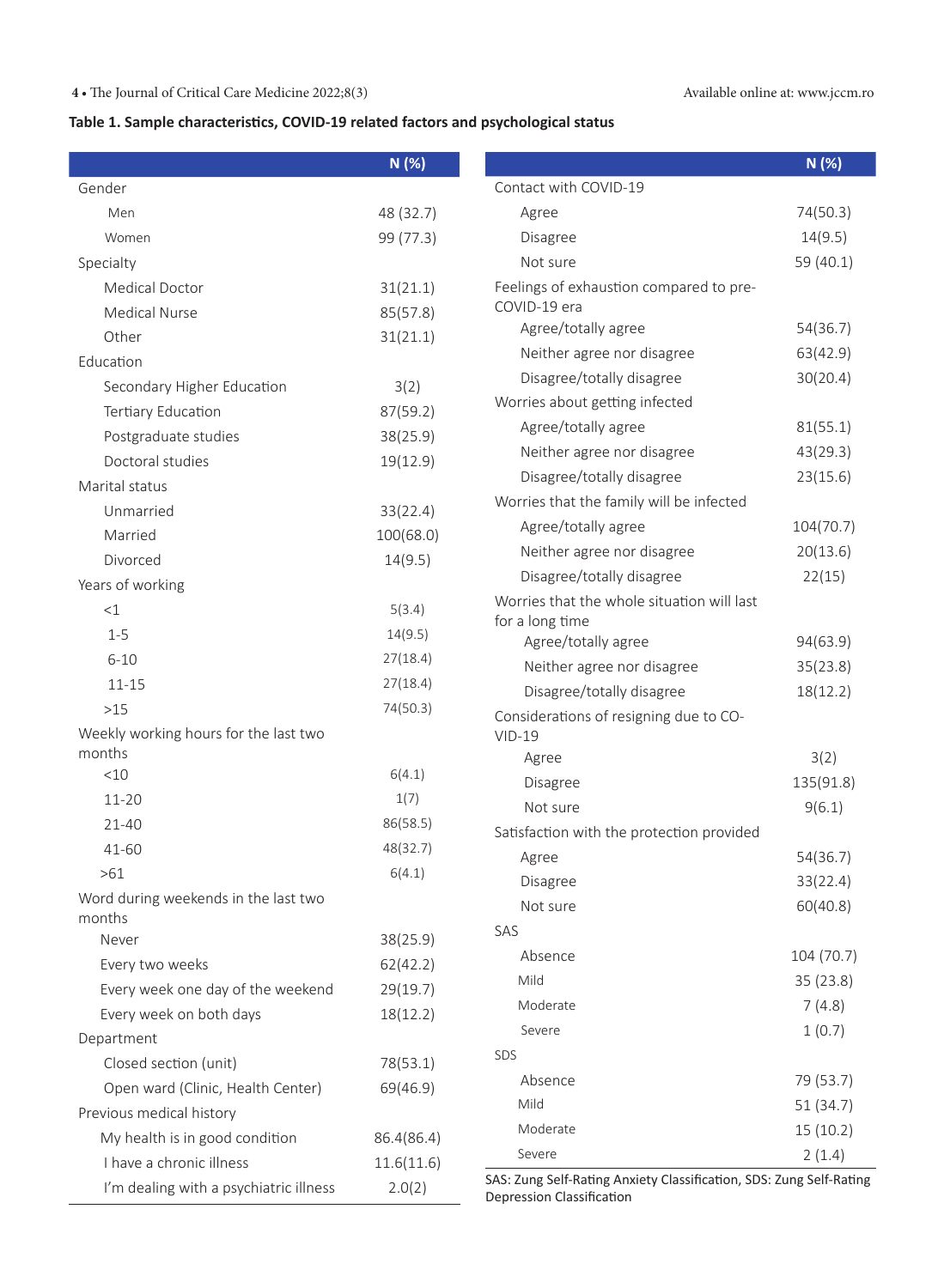Available online at: www.jccm.ro The Journal of Critical Care Medicine 2022;8(3) **• 5**



**Fig. 1. Correlation between SAS and SAS with demographics and other factors & anxiety, depression, physical component summary compared to working hours, weekly for the last two months (average)**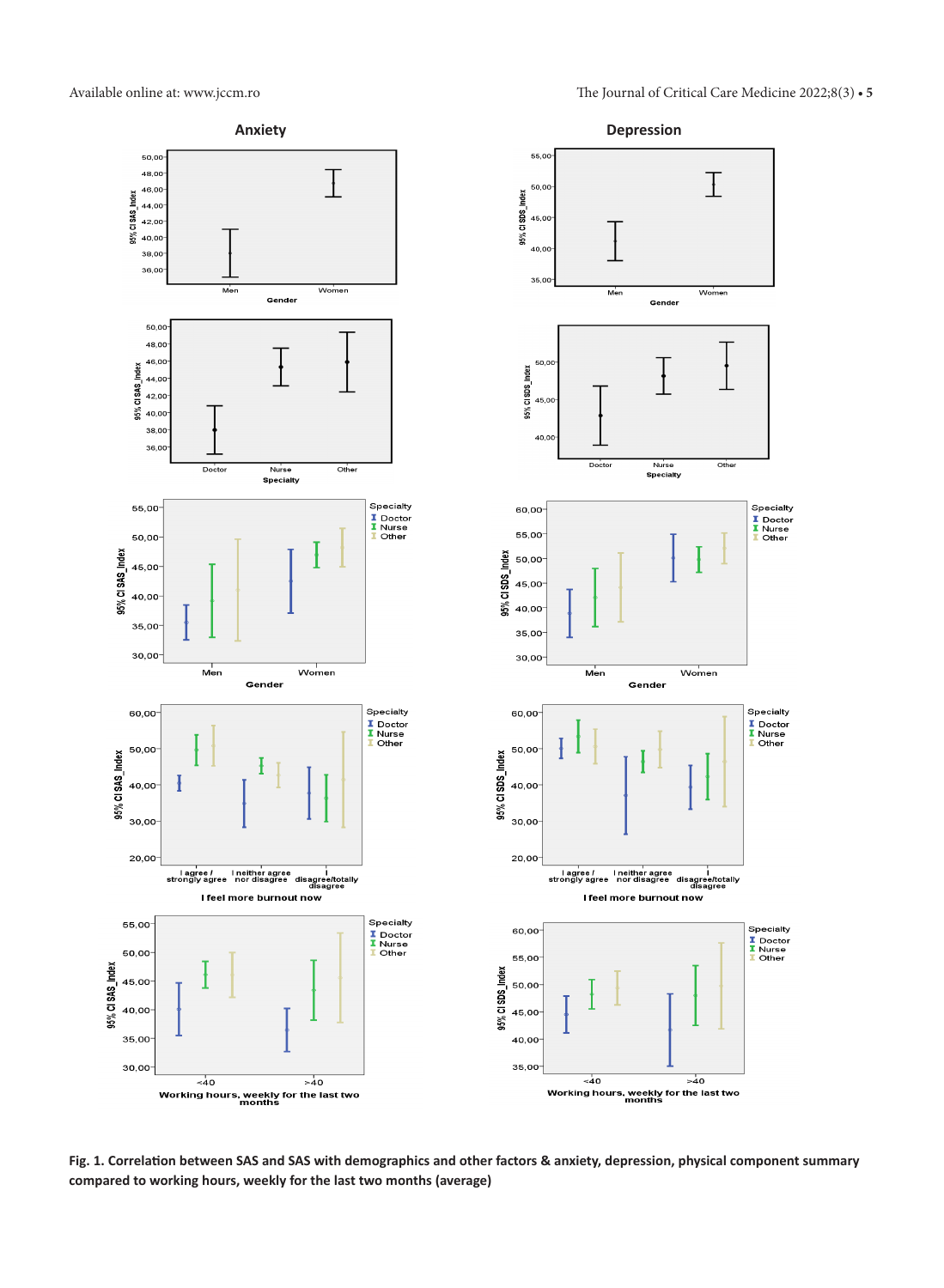# **Table 2. Correlation between SAS and SDS with demographics and other factors & anxiety, depression, physical component summary compared to working hours, weekly for the last two months (average)**

|                       |                 |                   |             |           |          | <b>Statistical method used</b>      |
|-----------------------|-----------------|-------------------|-------------|-----------|----------|-------------------------------------|
|                       |                 |                   | <b>Mean</b> | <b>SD</b> | p-value  | <b>Effect size</b>                  |
|                       |                 |                   |             |           |          | <b>Statistical power</b>            |
| Gender                | Anxiety         | Men               | 38.02       | 10.26     | $0.001*$ | T-Test                              |
|                       |                 |                   |             |           |          | Effect size                         |
|                       |                 | Women             | 46.73       | 8.52      |          | $d = 0.85$ <sup>a</sup>             |
|                       |                 |                   |             |           |          | Power(1- $\beta$ err prob)= 0.99    |
|                       | Depression      | Men               | 41.17       | 10.83     | $0.001*$ | T-Test                              |
|                       |                 |                   |             |           |          | Effect size                         |
|                       |                 | Women             | 50.32       | 9.56      |          | $d = 0.84$ <sup>a</sup>             |
|                       |                 |                   |             |           |          | Power(1- $\beta$ err prob)= 0.99    |
| Specialty             | Anxiety         | Doctor            | 45.79**     |           | $0.001*$ | Kruskal-Wallis Test                 |
|                       |                 |                   |             |           |          | Due to                              |
|                       |                 | Nurse             | 80.44**     |           |          | Test of Homogeneity of Varianc-     |
|                       |                 |                   |             |           |          | $es = 0.029$                        |
|                       |                 | Other             | 84.56**     |           |          | Effect size                         |
|                       |                 |                   |             |           |          | $n^2 = 0.095c$                      |
|                       |                 |                   |             |           |          | Power(1- $\beta$ err prob)= 0.95    |
|                       | Depression      | Doctor            | 42.86       | 10.74     | $0.001*$ | <b>ANOVA</b>                        |
|                       |                 |                   |             |           |          | Effect size                         |
|                       |                 | Nurse             | 48.16       | 11.27     |          | $n^{2}=0.095^{b}$                   |
|                       |                 |                   |             |           |          | Power(1- $\beta$ err prob)= 0.95    |
|                       |                 | Other             | 49.52       | 8.60      |          |                                     |
|                       |                 |                   |             |           |          |                                     |
| I feel more           | Anxiety         | Agree/ strongly   | 88.06**     |           | $0.001*$ | Kruskal-Wallis Test                 |
| exhausted             |                 | agree             |             |           |          | Due to Test of Homogeneity of Vari- |
| now                   |                 | neither agree     | 74.01**     |           |          | $ances = 0.002$<br>Effect size      |
| compared<br>to before |                 | nor disagree      |             |           |          | $n^2 = 0.1$ <sup>a</sup>            |
| Covid-19              |                 | Disagree/strong-  | 48.67**     |           |          | Power(1- $\beta$ err prob)= 0.96    |
|                       |                 | ly disagree       |             |           |          |                                     |
|                       | Depression      | Agree/ strongly   | 52.03       | 9.75      | $0.001*$ | <b>ANOVA</b>                        |
|                       |                 | agree             |             |           |          | Effect size                         |
|                       |                 | neither agree     | 45.75       | 10.53     |          | $n^2 = 0.13$ <sup>a</sup>           |
|                       |                 | nor disagree      |             |           |          | Power(1- $\beta$ err prob)= 0.99    |
|                       |                 | Disagree/strongly | 42.17       | 10.36     |          |                                     |
|                       |                 | disagree          |             |           |          |                                     |
| Anxiety               | Working hours,  | <40               | 45,26       | 8,82      | $0,028*$ | T-Test                              |
|                       | weekly for the  |                   |             |           |          | Effect size                         |
|                       | last two months | >40               | 41,53       | 11,39     |          | $d = 0.33d$                         |
|                       | (average)       |                   |             |           |          | Power(1- $\beta$ err prob)= 0.48    |
| Depression            | Working hours,  | <40               | 47,96       | 9,23      | 0,404    | <b>ANOVA</b>                        |
|                       | weekly for the  |                   |             |           |          | Effect size                         |
|                       | last two months | >40               | 46,25       | 13,20     |          | $d = 0.13$ (small)                  |
|                       | (average)       |                   |             |           |          | Power(1- $\beta$ err prob)= 0.12    |
| Physical              | Working hours,  | <40               | 67,43       | 12,44     | $0,008*$ | <b>ANOVA</b>                        |
| Component             | weekly for the  |                   |             |           |          | Effect size                         |
| Summary               | last two months |                   |             |           |          | $d = 0.44c$                         |
|                       | (average)       | $>40$             | 73,97       | 15,01     |          | Power(1- $\beta$ err prob)= 0.73    |

(\*Statistically significant. \*\*Mean Rank, Effect size (ªlarge,ʰmedium·medium to large, ªsmall to medium, ºsmall), SAS: Zung Self-Rating Anxiety Classification, SDS: Zung Self-Rating Depression Classification,<br>SD: Standard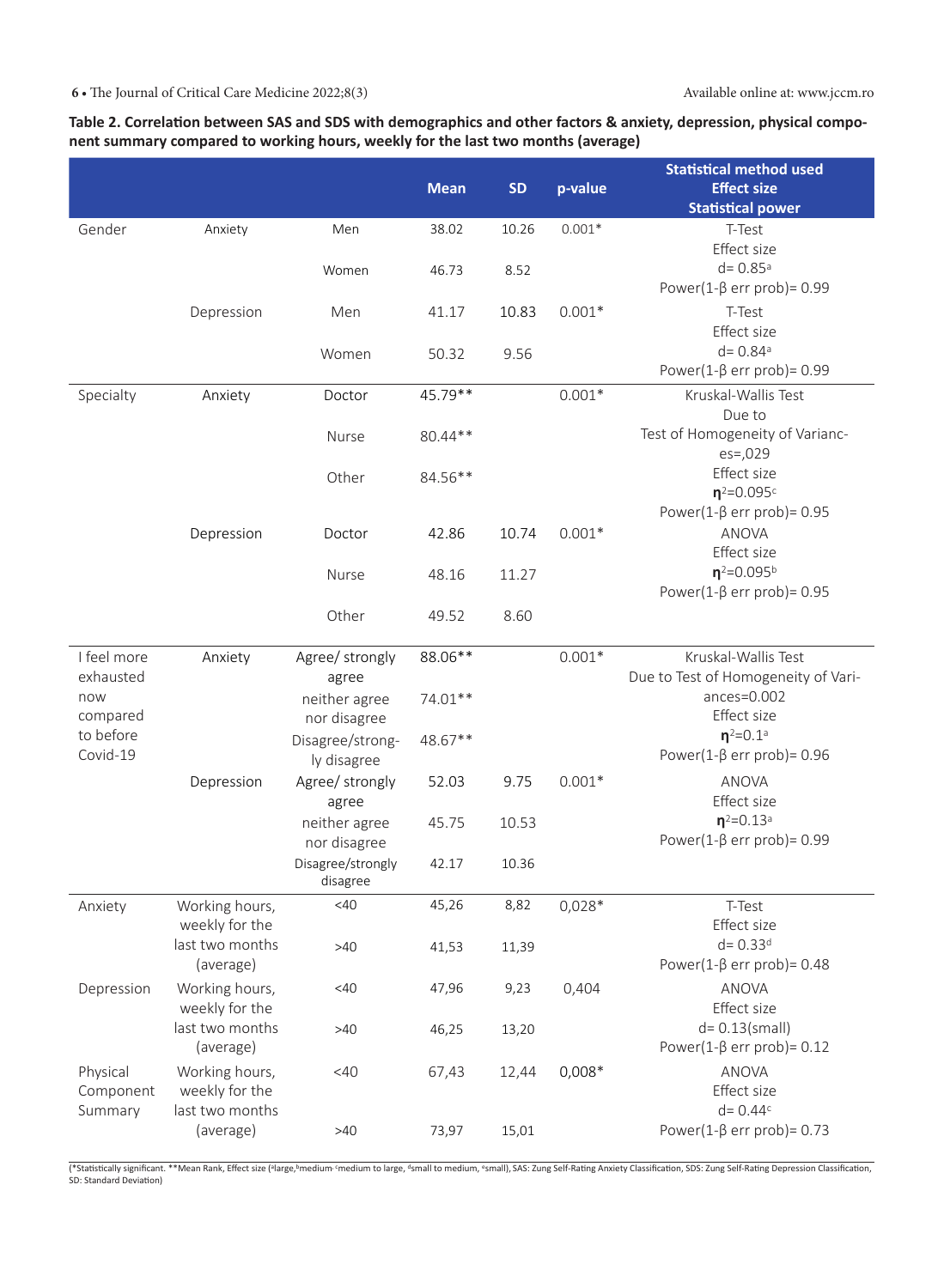and depression (p=0.003) were at higher levels than the pre-COVID-19 period.

Those working under 40 hours experience more stress and have less quality of life in the concise scale of physical health with a statistical significance at p<0.5. This can be attributed to the fact that those working in the HC reported less working hours and absence of contact with COVID-19 patients. In the anxiety scale the effect sizes are small to medium with power analysis at 48% and thus cannot be generalized. In the concise scale of physical health the effect sizes are medium to large with strong power analysis at 73%.

### **Quality of Life**

Comparing the scores of the sub-scales of SF-36 of the present study to the findings of a first survey of Tountas et al in 2003 [16], it can be observed that healthcare workers' QoL during COVID-19 has declined, as shown in Table 3.

### **Table 3. Rating of Qol parameters**

|                                     |      | 1 <sup>st</sup> Survey (16) Current survey |
|-------------------------------------|------|--------------------------------------------|
| <b>Physical Functioning</b><br>(PF) | 84.2 | 82.07                                      |
| Physical Role (PR)                  | 75.7 | 62.09                                      |
| Bodily Pain (BP)                    | 74.4 | 67.78                                      |
| General Health (GH)                 | 69   | 67.38                                      |
| Vitality (VT)                       | 63.5 | 61.63                                      |
| Social Functioning (SF)             | 69.5 | 61.20                                      |
| Mental Health (MH)                  | 74.1 | 65.30                                      |
| Emotional Role (ER)                 | 66.6 | 66.09                                      |

QoL: Quality of Life

Table 4 and Figure 2 show the correlations of the Physical Component Summary (PCS) with the gender, specialty and burnout. It was found that men have better physical health than women (p=0.001), with large effect sizes (d=1.36; power =  $99\%$ ). Doctors have a better PCS than nurses (p=0.001) and other healthcare professionals ( $p=0.001$ ), with large effect sizes ( $d=0.26$ ; power = 99%). The participants who feel more physically burnout during COVID-19 compared to the era prior the pandemic have worse physical health than those who do not experience more exhaustion during the pandemic (p=0.005).

As shown in Table 5, anxiety and depression were negatively correlated with 6 sub-scales of SF-36. More specifically, the more the anxiety and depression increase, the more the physical functionality, physical pain, general health, vitality, mental health and emotional role decrease.

# **Discussion**

Assessing the impact of the COVID-19 pandemic on the psychological status and QoL of healthcare professionals in Athens, Greece, it was observed that although the majority of the participants experienced normal stress and depression levels, moderate to severe levels for both disorders were found at a significant percentage. These findings are in agreement with other studies assessing the psychological status of healthcare workers during the COVID-19 pandemic. Temsah et al [17] also found normal anxiety levels (68.2%), followed by mild

**Table 4. Association of summary scales of Physical Component Summary with gender, specialty and burnout at present, compared to before COVID-19 era**

|                         |                     | <b>Mean</b> | <b>SD</b> | p-value  | <b>Statistical methods</b><br><b>Effect size</b><br><b>Statistical power</b> |
|-------------------------|---------------------|-------------|-----------|----------|------------------------------------------------------------------------------|
| Gender                  | Male                | 80.53       | 11.45     | $0.001*$ | T-Test                                                                       |
|                         | Female              | 64.64       | 11.66     |          | $d = 1.36a$                                                                  |
|                         |                     |             |           |          | Power(1- $\beta$ err prob)= 0.99                                             |
| Specialty               | Doctor              | 82.92       | 9.75      | $0.001*$ | <b>ANOVA</b>                                                                 |
|                         | <b>Nurse</b>        | 65.09       | 12.74     |          | Effect size                                                                  |
|                         | Else                | 69.74       | 11.46     |          | $d = 0.26a$                                                                  |
|                         |                     |             |           |          | Power(1- $\beta$ err prob)= 0.99                                             |
| I feel more burnout now | l agree / strongly  | 67.96       | 13.49     | $0.002*$ | ANOVA                                                                        |
| compared to before      | agree               |             |           |          | Effect size                                                                  |
| Covid-19 season         | I neither agree nor | 67.74       | 12.70     |          | $d = 0.082c$                                                                 |
|                         | disagree            |             |           |          | Power(1- $\beta$ err prob)= 0.90                                             |
|                         | I disagree/totally  | 77.58       | 14.08     |          |                                                                              |
|                         | disagree            |             |           |          |                                                                              |

\*Statistically important, SD: Standard Deviation, Effect size (alarge, bmedium, cmedium to large)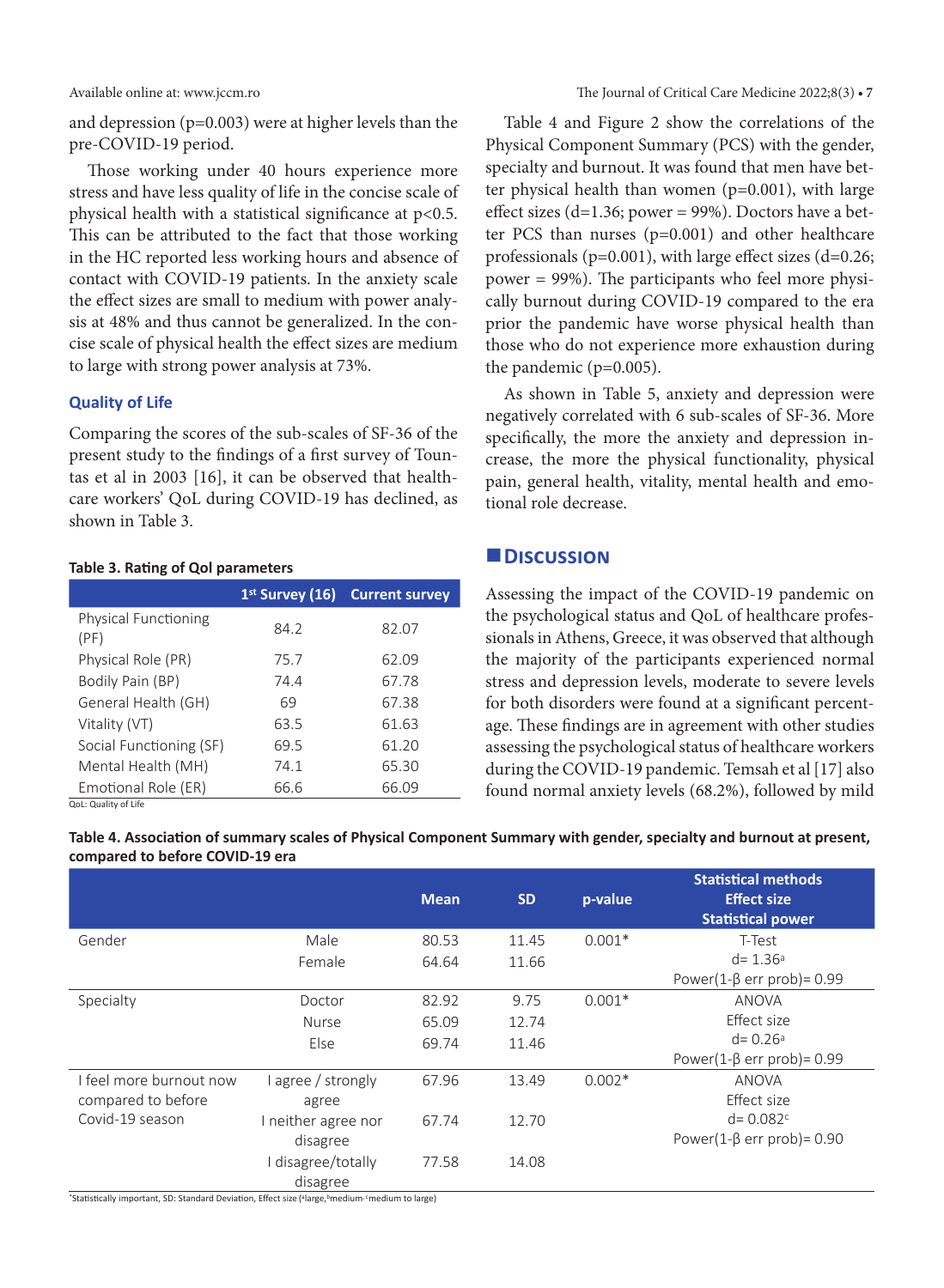

**Fig. 2. Association of summary scales of Physical Component Summary with gender, specialty and burnout at present, compared to before COVID-19 era**

anxiety (20.8%) and severe for the 2.9%. Results from another study showed that 51.6% of healthcare workers had anxiety symptoms and 64.7% depressive ones [1]. Hu et al [18] reported mild anxiety for 27.15%, moderate for 11.05% and severe for 3.3%.

In the present study, female healthcare workers experienced higher levels of both anxiety and depression. Moreover, women were at greater risk of developing these two mental disorders compared to men. These findings are in agreement with other studies reporting that women tend to experience more anxiety and depression. In particular, Elbay et al [1] found that women were significantly more stressed than men and Ning et al [19] also reported higher anxiety levels in women healthcare workers. Xiao et al [8] reported that working women are 1.6 times more likely to experience anxiety than men in agreement with other studies [20,21], findings which support that the male gender is a protective factor against stress and depression [20].

The participants in this study were found to experience higher anxiety and depression levels during the COVID-19 pandemic compared to the pre-COVID-19 era, especially among women. These findings are consistent with other research reporting significant differences of stress and depression levels before and during the pandemic [22]. The fact that women tend to be more vulnerable to these two disorders during the current pandemic is due to several factors, such as a higher risk of infection, increased family pressure as well as the effects of female hormones. As for women nurses,

|  | Table 5. Anxiety/Depression effect on SF-36 parameters |  |  |  |
|--|--------------------------------------------------------|--|--|--|
|--|--------------------------------------------------------|--|--|--|

|     |           | <b>PF</b> | <b>PR</b> | <b>BP</b>   | <b>GH</b> | <b>VT</b>  | <b>SF</b> | <b>ER</b>  | <b>MH</b> |
|-----|-----------|-----------|-----------|-------------|-----------|------------|-----------|------------|-----------|
| SAS | Pearson R | $-.541**$ | .026      | $-.563**$   | $-.515**$ | $-0.616**$ | $-.069$   | $-.576**$  | $-.624**$ |
|     | p-value   | ,000      | 755       | ,000        | ,000      | 000        | .411      | ,000       | ,000      |
| SDS | Pearson R | $-.450**$ | $-.008$   | $-0.369$ ** | $-.440**$ | $-0.587**$ | $-0.056$  | $-0.482**$ | $-635***$ |
|     | p-value   | 000       | 922       | 000         | 000       | 000        | ,506      | 000        | ,000      |

\*\*. Correlation is significant at the 0.01 level (2-tailed).

SF-36: Short Form Survey,PF: Physical Functioning, PR: Physical Role, BP: Bodily Pain, GH: General Health, VT: Vitality, SF: Social Functioning, MH: Mental Health, ER: Emotional Role, SAS: Zung Self-Rating Anxiety Classification, SD: Zung Self-Rating Depression Classification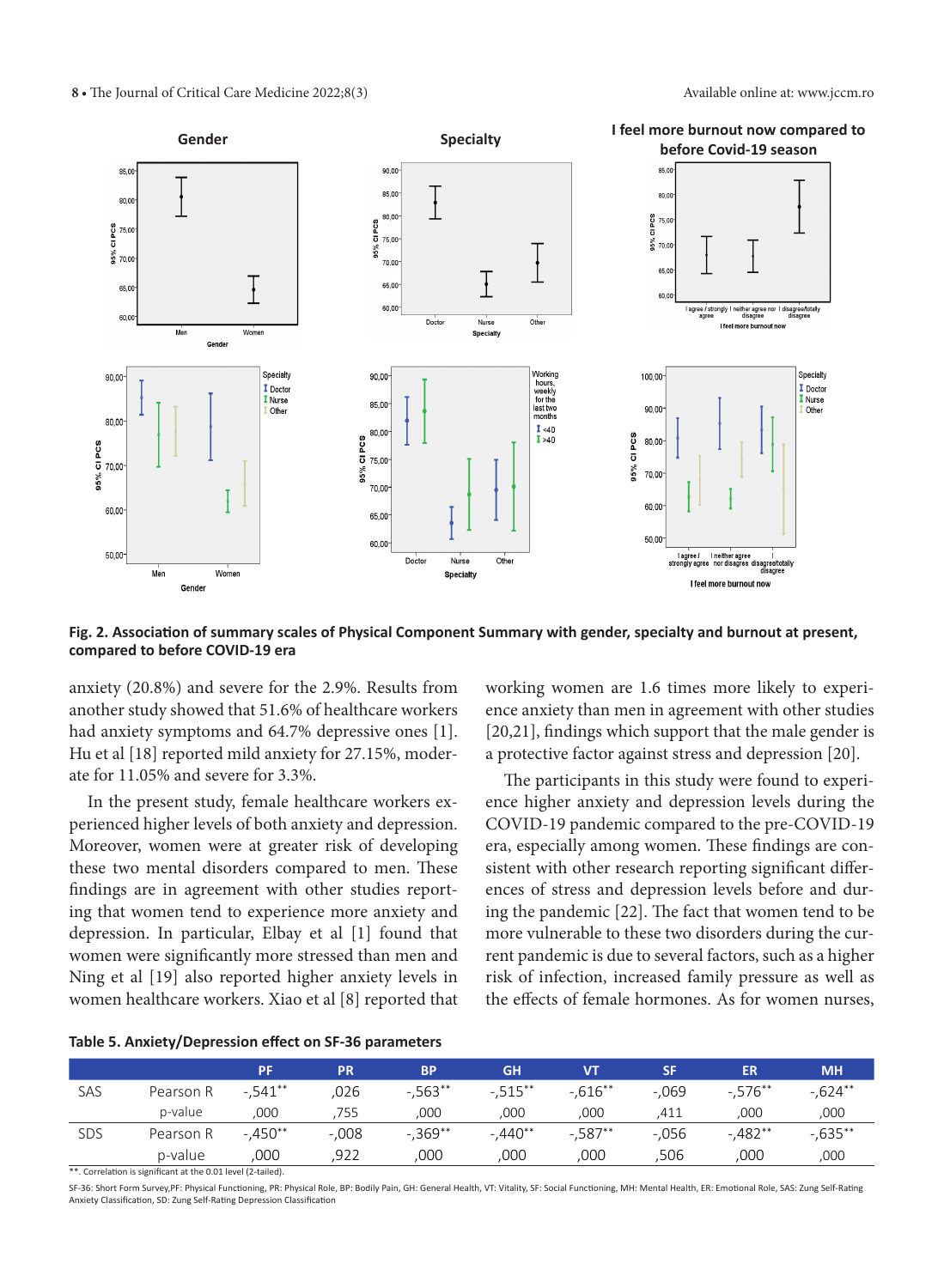their crucial role in the management of COVID-19 can justify the increased levels of anxiety and depression they experience. In addition, due to the nature of their job and their close contact with patients on a day-today basis, nurses are at higher risk of infection [19]. Yin et al [23], assessing the stress symptoms between clinical roles, demonstrated that women were more vulnerable than men in exhibiting post-traumatic stress. These findings are supported by another study which also found increased risk of depression and anxiety among women [24].

Another reason leading to increased anxiety among healthcare workers, who utilize emotion suppression strategies, is the contact with COVID-19 patients. It has been supported that due to that, men have less cognitive re-esteem and emotion suppression than women [6]. Moreover, another pattern observed in women can be linked to a societal issue. Women face more difficult conditions due to their social roles, which lead to differentiating professional and family care, avoiding contact with family members [25].

Comparing anxiety and depression levels between nurses and other specialties in the present study, it was observed that doctors experience less anxiety and depression than nurses and other healthcare workers. Similar results were reported by Shechter et al [26], who demonstrated significant differences in acute stress between nurses and doctors  $(64\% \text{ vs. } 40\%, \text{ p} = <0.001)$ and in depression (53% vs. 38%, p=0.004). Similarly, Pandey et al [21], comparing doctors and nurses, found that the latter were twice as likely to experience anxiety. Healthcare professionals with inadequate or no personal protective equipment were nearly three times more likely to be stressed and twice more at risk of depression than those working in high-risk areas. Li et al [27], investigating the levels of anxiety among healthcare workers, found that nurses are 1.41 times more likely to experience anxiety than other specialties. Tan et al [28] investigated the stress of healthcare workers (doctors and nurses) and "non-medical" staff (related health professionals, pharmacists, technicians, administrators, employees and maintenance workers) during the COVIC-19 pandemic. They found that the prevalence of anxiety was higher among non-medical healthcare workers. Another study highlighted the statistically significant difference between clinical roles for post-traumatic stress, reporting significant differences between nurses and, qualified doctors and auxiliary staff (p=0.011) [29]. These findings can be explained by

the fact that nurses make up the bulk of healthcare staff during an epidemic and undertake most of the tasks related to infectious diseases [18].

The present study did not demonstrate significant differences in stress and depression levels among healthcare professionals in COVID-19-related departments, as demonstrated by Liang et al [11]. However, it was observed that the healthcare professionals do experience more anxiety and depression during the pandemic compared to the pre-COVID-19 era.

Based on the correlations of the sub-scales of SF-36, this study demonstrated a negative correlation between QoL and both anxiety and depression. More specifically, as anxiety and depression increase, physical functionality, physical pain, general health, vitality, mental health and emotional role tend to decrease. It was also found that men have better physical health than women. Tountas et al [16] have also highlighted gender differences and women in particular were reported to have a lower health status than men in all eight sub-scales of SF-36. Huang et al [30], assessing QoL of healthcare professionals, found that women experienced decreased QoL compared to men regarding emotional and cognitive functioning.

### **Conclusions**

During this COVID-19 period, increased workload, redistribution of tasks and uncharted guidelines for managing the disease result in increased risk of occupational stress and depression negatively affect healthcare professionals' QoL. The factors which lead to increased levels of stress and depression among healthcare professionals should be recognized, so as to implement strategies and measures to reduce the psychological burden caused by the pandemic and increase the workers wellbeing and productivity.

The findings of this study should be interpreted within its limitations, the main of which is the limited representation of more specialties mainly due to the measures for the protection of public health.

### **CONFLICT OF INTEREST**

None to declare

### **References**

1. Elbay RY, Kurtulmus A, Arpacioglu S, Karadere E. Depression anxiety stress levels of physicians and associated factors in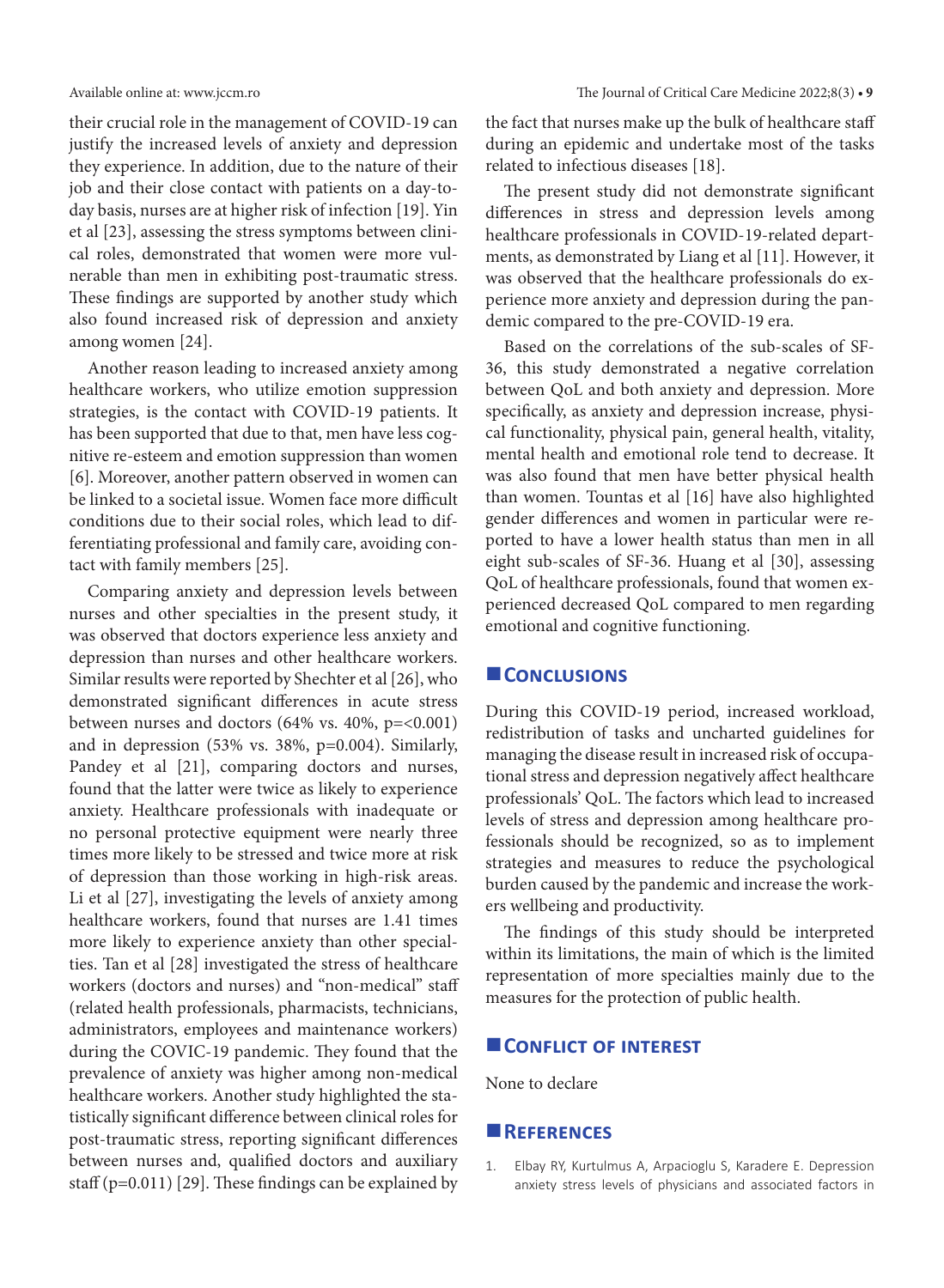### **10 •** The Journal of Critical Care Medicine 2022;8(3) Available online at: www.jccm.ro

covid-19 pandemics. Psychiatry Res. 2020; 290:113130. doi: 10.1016/j.psychres.2020.113130.

- 2. Giannopoulou I, Tsobanoglou GO. Covid-19 pandemic: Challenges and opportunities for the Greek health care system. Ir J Psychol Med. 2020; 14:1-5.
- 3. Krystal KH, McNeil RL. Responding to the hidden pandemic for healthcare workers. Stress Nat Med. 2020; 26 (5): 639. doi: 10.1038/s41591-020-0878-4
- 4. Alharbi J, Jackson D, Usher K. The potential for Covid-19 contribute to compassion fatigue in critical care nurses. J Clin Nurse. 2020; 29: 2762-4.
- 5. Kiser SB, Bernacki RE. When the dust settles: Preventing a mental health crisis in covid-19 clinicians. Ann Intern Med. 2020. doi: 10.7326/m20-3738.
- 6. Garcia-Batista ZE, Guerra-Pena K, Nouri-Kandani VV, et al. Covid-19 pandemic and health worker stress: The mediating effect of emotional regulation. medRxiv. 2020. doi: 10.1101/2020.06/19.20135574.
- 7. Walton M, Murray E, Christian MD. Mental health care for medical staff and affiliated healthcare workers during the covid-19 pandemic. Eur Heart J Acute Cardiovasc Care. 2020; 9: 241-7.
- 8. Xiao X, Zhu X, Fu S, Hu Y, Li X, Xiao J. Psychological impact of healthcare workers in China during covid-19 pneumonia epidemic: a multicenter cross-sectional survey investigation. J Affect Disord. 2020; 254: 405-10.
- 9. Sasangohar F, Jones SL, Masud FN, Vahidy FS, Kash BA. Provider burnout and fatigue during the covid-19 pandemic: Lessons learned from a high-volume intensive care unit. Anesth Analg. 2020; 131: 106-11.
- 10. Talaee N, Varahram N, Jamaati H, et al. Stress and burnout in health care workers during COVID-19 pandemic: validation of a questionnaire. Z Gesundh Wiss. 2020. doi: 10.1007/s10389- 020-01313-z.
- 11. Liang Y, Chen M, Zheng X, Liu J. Screening for Chinese medical staff mental health by sds and sas during the outbreak of covid-19. J Psychosom Res. 2020. doi: 10.1016/j. jpsychores.2020.110102.
- 12. Samakouri M, Bouhos G, Kadoglou M, Giantzelidou A, Tsolaki K, Livaditis M. Standardization of the Greek version of Zung's self-rating anxiety scale (SAS). Psychiatriki. 2012; 23: 212-20.
- 13. Fountoulakis KM, Iacovides A, Samolis S, et al. Reliability validity and psychometric properties of the Greek Translation of the Zung depression rating scale. BMC Psychiatry. 2001. doi: 10.1186/1471-244Z-1-6.
- 14. Dunstan DA, Scott N. Assigning clinical significance and symptom severity using the Zung scales: Level of misclassification arising fromconfusion between index and raw scores. Depress Res Treat. 2018. doi: 10.1155/2018/9250972.
- 15. Yfantopoulos K, Pierrakos G, Zanakis V. A comparative study of the quality of life of patients with hepatitis C. Arch Hell Med. 2001; 18: 288-96.
- 16. Tountas Y, Demakakos PT, Yfantopoulos Y, Aga J, Houliara L,

Pavi E. The health related quality of life of the employees in the Greek hospitals: assessing how healthy are the health workers. Health Qual Life Outcomes. 2003. Retrieved from: [https://www.ncbi.nlm.nih.gov/pmc/articles/PMC269998/](https://www.ncbi.nlm.nih.gov/pmc/articles/PMC269998/pdf/1477-7525-1-61.pdf) [pdf/1477-7525-1-61.pdf](https://www.ncbi.nlm.nih.gov/pmc/articles/PMC269998/pdf/1477-7525-1-61.pdf).

- 17. Temsah MH, Alsohime F, Alamro N, et al. The psychological impact of COVID-19 pandemic on health care workers in a MERS-CoV endemic country. J Infect Public Heal. 2020; 16: 877-82.
- 18. Hu D, Kong Y, Li W, et al. Frontline nurses' burnout anxiety depression and fear statuses and their associated factors during the covid-19 outbreak in Wuhan China: a large-scale cross-sectional study. EClinical Med. 2020. doi: 10.1016/j. eclinm.2020.100424.
- 19. Ning X, Yu F, Huang Q, et al. The mental health of neurological doctors and nurses in Hunan Province China during the initial stages of the COVID-19 outbreak. BMC Psychiatry. 2020; 20: 436.
- 20. Zhu J, Sun L, Zhang L, et al. Prevalence and influencing factors of anxiety and depression symptoms in the first-line medical staff fighting against Covid-19 in Gansu. Front Psychiatry. 2020; 11:386.
- 21. Pandey A, Sharma CK, Chapagain RH, et al. An online survey on stress anxiety depression and their associated factors among health care workers during covid-19 pandemic in Nepal. 2020. Retrieved from: [https://www.researchgate.](https://www.researchgate.net/publication/342330015_An_Online_Survey_on_Stress_Anxiety_Depression_and_their_Associated_Factors_among_Health_Care_Workers_during_COVID_9_Pandemic_in_NepalAn_Online_Survey_on_Stress_Anxiety_Depression_andtheir_Associated) [net/publication/342330015\\_An\\_Online\\_Survey\\_on\\_Stress\\_](https://www.researchgate.net/publication/342330015_An_Online_Survey_on_Stress_Anxiety_Depression_and_their_Associated_Factors_among_Health_Care_Workers_during_COVID_9_Pandemic_in_NepalAn_Online_Survey_on_Stress_Anxiety_Depression_andtheir_Associated) Anxiety Depression and their Associated Factors among Health Care Workers during COVID 9 Pandemic in [NepalAn\\_Online\\_Survey\\_on\\_Stress\\_Anxiety\\_Depression\\_](https://www.researchgate.net/publication/342330015_An_Online_Survey_on_Stress_Anxiety_Depression_and_their_Associated_Factors_among_Health_Care_Workers_during_COVID_9_Pandemic_in_NepalAn_Online_Survey_on_Stress_Anxiety_Depression_andtheir_Associated) andtheir Associated.
- 22. Xu J, Xu OH, Wang CM, Wand K. Psychological status of surgical staff during the covid-19 outbreak. Psychiatry Res. 2020; 288: 112955. doi: 10.1016/j.psychres.2020.112955
- 23. Yin Q, Sun A, Liu T, et al. Posttraumantic stress symptoms of health care workers during the corona virus disease. Clin Psychol Psychother. 2020; 27: 384-95.
- 24. Rossi R, Socci V, Pacitti F, et al. Mental health outcomes among frontline and second-line health care workers during the coronavirus disease 2019 (covid-19) pandemic in Italy. JAMA Netw Open. 2020; 3: e2010185. doi: 10.1001/ jamanetworkopen.2020.10185.
- 25. Zhu Z, Xu S, Wang H, et al. COVID-19 in Wuhan: Sociodemographic characteristics and hospital support measures associatedwith the immediate psychological impact on healthcare workers. EClinical Med. 2020; 24: 100443. doi: 10.1016/j.eclinm.2020.100443.
- 26. Shechter A, Diaz F, Moise N, et al. Psychological distress coping behaviors and preferences for support among New York healthcare workers during the Covid-19 pandemic. Gen Hosp Psychiatry. 2020; 66:1-8.
- 27. Li G, Miao J, Wang J, et al. Psychological impact on women health workers involved in Covid-19 outbreak in Wuhan: a cross-sectional study. J Neurol Neurosurg Psychiatry. 2020;